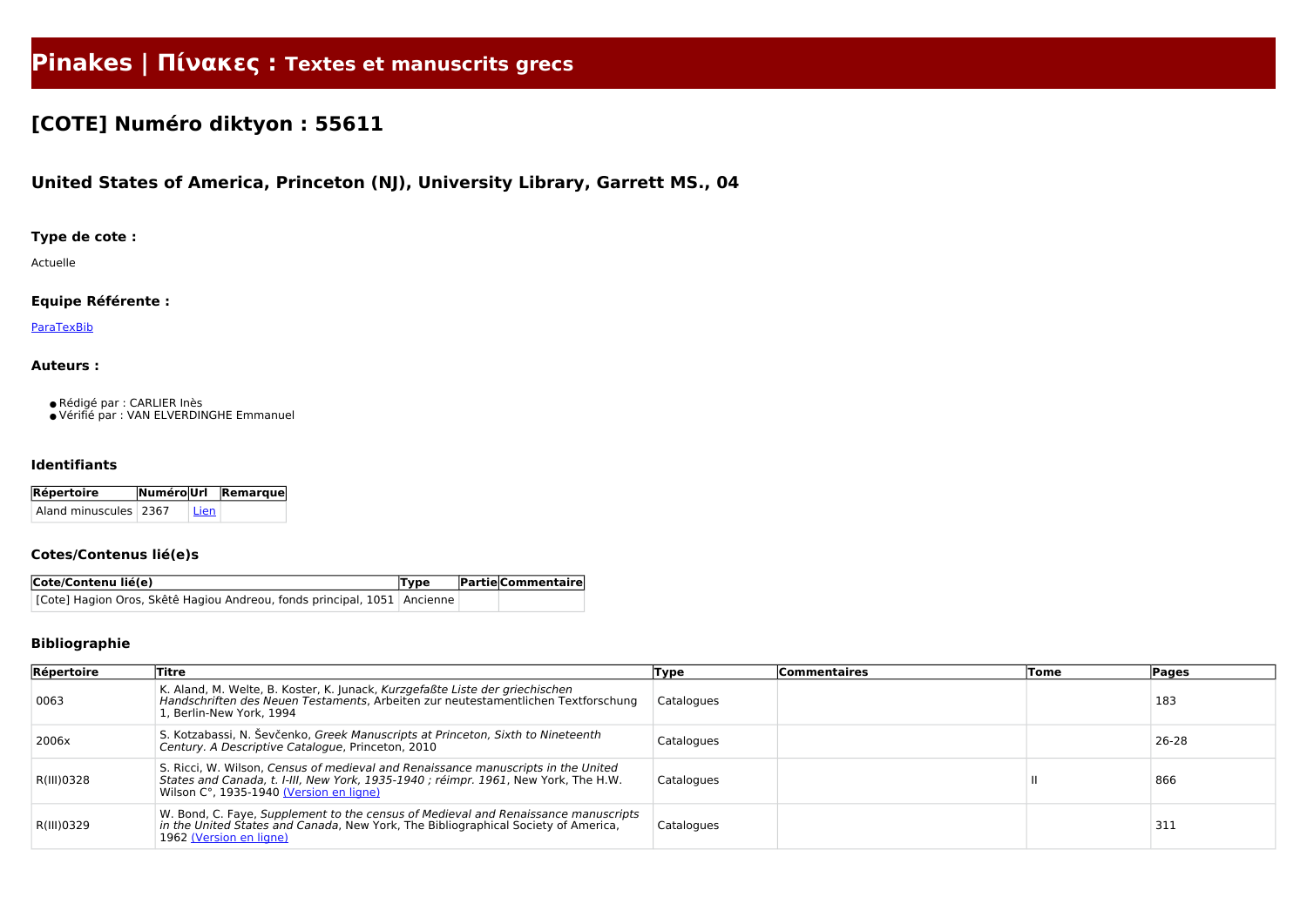| Répertoire | Titre                                                                                                                                                                                                                                                                                                                                                                                             | Type                                  | <b>Commentaires</b>       | Tome | Pages                                                      |
|------------|---------------------------------------------------------------------------------------------------------------------------------------------------------------------------------------------------------------------------------------------------------------------------------------------------------------------------------------------------------------------------------------------------|---------------------------------------|---------------------------|------|------------------------------------------------------------|
| R(III)0331 | K. Clark, A Descriptive Catalogue of Greek New Testament Manuscripts in America, with<br>an introduction by E. J. Goodspeed, Chicago, University of Chicago Press, 1937                                                                                                                                                                                                                           | Catalogues                            |                           |      | 68-69; pl. IX                                              |
|            | G. Parpulov, « Kr in the Gospels », dans H. Houghton, D. Parker, H. Strutwolf (éd), The<br>New Testament in Antiquity and Byzantium: Traditional and Digital Approaches to its<br>Texts and Editing. A Festschrift for Klaus Wachtel, Arbeiten zur Neutestamentlichen<br>Textforschung 52, Berlin, Boston, De Gruyter, 2019, p. 203-213 (Version en ligne). ISBN<br>$: 978 - 3 - 11 - 059168 - 2$ | Études sur la<br>tradition manuscrite | "Archaising" handwriting. |      | 204 n. 4 et 7, 205 n.<br>9, 206 n. 16, 210 n.<br>  40, 211 |
|            | A. Weyl Carr, « Diminutive Byzantine Manuscripts », Codices manuscripti, IV, 1980, p.<br>130-161                                                                                                                                                                                                                                                                                                  | Études sur le<br>manuscrit            |                           |      | 155                                                        |
|            | D. Murphy, « Hyphens in Greek Manuscripts », Greek, Roman, and Byzantine Studies,<br>36, 1995, p. 293-314 (Version en ligne)                                                                                                                                                                                                                                                                      |                                       |                           |      | 302                                                        |
| 2015       | M. Païzê-Apostolopoulou, « Ένα άκόμα χειρόγραφο άπο την Κοσίνιτσα (Princeton, χφ.<br>Garett 6) », Ελληνικά, 43, 1993, p. 403-407                                                                                                                                                                                                                                                                  |                                       |                           |      | 404 n. 5-6                                                 |

### **Contenu**

| Numéro | Folios  | Siècle       | <b>IDate</b> | . rincipal<br>ISUNNOrt | <b>IRemarque</b> | s & Autres।Révision<br><b>Possesseurs</b><br>nnistr |
|--------|---------|--------------|--------------|------------------------|------------------|-----------------------------------------------------|
|        | 001-181 | ים 7<br>$+2$ |              |                        |                  |                                                     |

#### **Témoins (20)**

| Folios     | Auteur                                   | <b>Oeuvre</b>                                            | ldentifiant         | <b>Recension</b><br>ou partie | <b>BHG</b> | Date Lit. | Siècle | Date | Commentaire                                                                         | Contenu                                                                     | Rev. | <b>Biblio.</b> |
|------------|------------------------------------------|----------------------------------------------------------|---------------------|-------------------------------|------------|-----------|--------|------|-------------------------------------------------------------------------------------|-----------------------------------------------------------------------------|------|----------------|
| $001-1v$   | Eusebius<br>Caesariensis                 | Canones<br>Euangeliorum                                  | • CPG 3465.2        |                               |            |           | 12 ex. |      |                                                                                     |                                                                             |      |                |
| $002 - 2v$ | Capitula<br>librorum<br>biblicorum       | In Matth.:<br>capitula                                   |                     |                               |            |           | 12 ex. |      | $inc. = ed.$                                                                        | <b>Desinit abruptus</b><br>νβ' περι των<br>επερωτησαντων δια<br>τον κηνσον. |      |                |
| 003-54     | Testamentum<br>nouum                     | Euangelium<br>sec. Matthaeum                             |                     |                               |            |           | 12 ex. |      |                                                                                     |                                                                             |      |                |
| 054        | Subscriptiones<br>librorum<br>biblicorum | In Matth.: von<br>Soden p.<br>297-299<br>$[40]$ - $[58]$ |                     |                               |            |           | 12 ex. |      | standard                                                                            |                                                                             |      |                |
| 054-54v    | Capitula<br>librorum<br>biblicorum       | In Marc.:<br>capitula                                    |                     |                               |            |           | 12 ex. |      | $-$ inc. et des. $=$<br>ed. - titre des<br>capitula<br>détaché (voir<br>marg. inf.) |                                                                             |      |                |
| 054v-55    | Prologi<br>Librorum<br>Biblicorum        | In Marc.:<br>argumentum<br>commune                       |                     |                               |            |           | 12 ex. |      | inc. $et$ des. $=$<br>ed.                                                           |                                                                             |      |                |
| 055        | Nicetas Dauid<br>Paphlago                | Incipit "viov<br>Πετρου" (von<br>Soden 25 bzw.<br>21)    | • DBBE Type<br>2113 |                               |            |           | 12 ex. |      | inc. $et$ des. $=$<br>ed.                                                           |                                                                             |      |                |
| 056-86     | Testamentum<br>nouum                     | Euangelium<br>sec. Marcum                                |                     |                               |            |           | 12 ex. |      |                                                                                     |                                                                             |      |                |